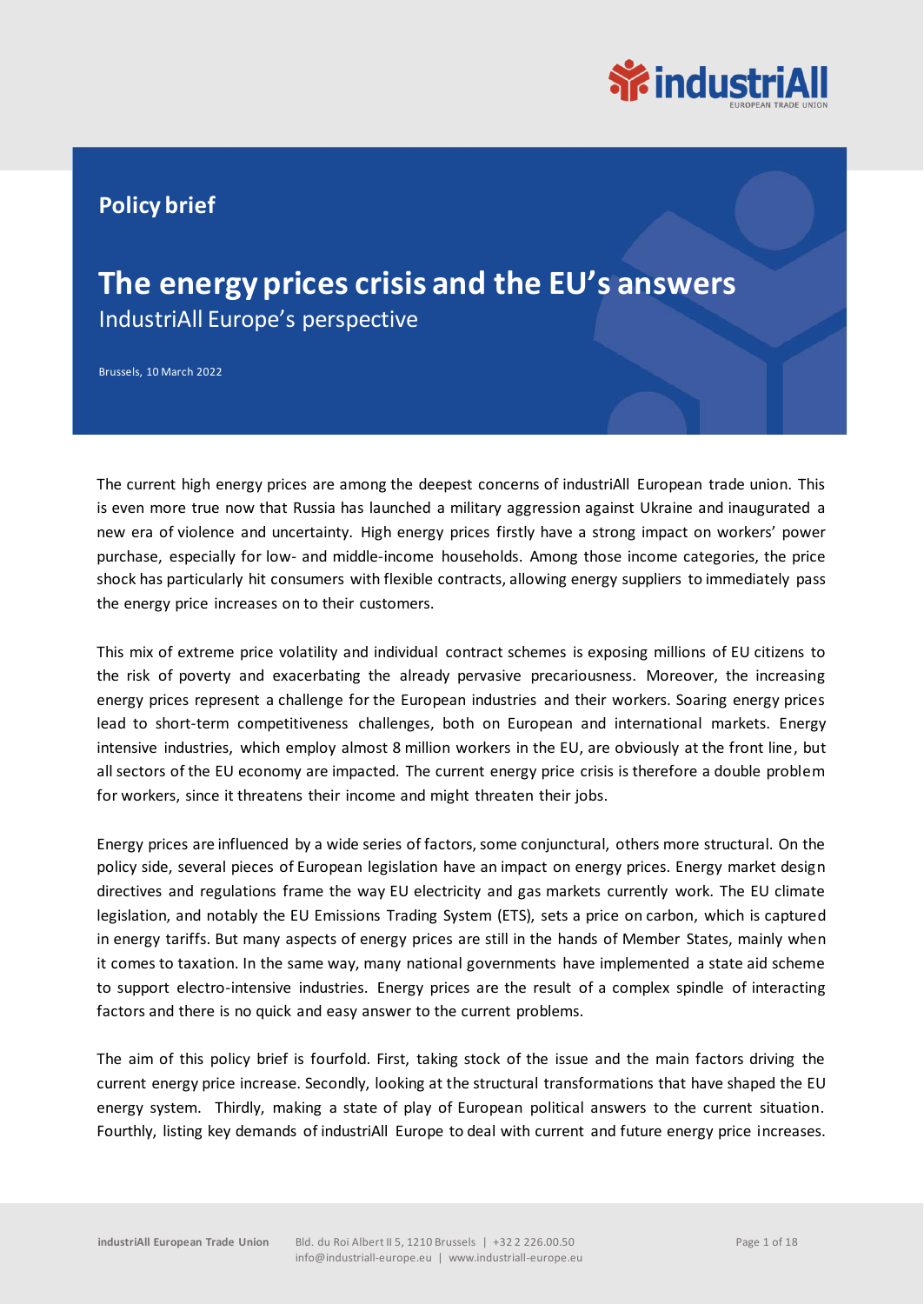## **WindustriAll**

#### **1. Energy prices crisis: what is happening**

#### **A commodity crisis…**

The observed increase of energy prices in the EU in 2021 is mainly driven by price developments on EU and international commodity markets. Gas, coal and oil prices were up, while the gas price on wholesale markets has reached unprecedented levels. Spot prices on European gas hubs were six times higher in Q3 2021 than they were in Q3 2020. Unprecedented price increases in European gas hub prices over the summer and autumn months of 2021 were mainly linked to supply contraction, low storage levels and by global demand factors as well<sup>1</sup>.

The economic recovery has boosted global energy demand and exacerbated global competition for LNG supply, leading to fewer LNG arrivals in Europe. With similar demand compared to 2019, the EU in 2021 had approx. 10% net less gas supplied at its disposal. So far, the gap has been picked up by gas storage. In addition, the weather conditions observed last summer, lower renewable generation, higher carbon price, pipeline outages, maintenance operations, and lessening investment in new production, have influenced the gas price developments observed in the EU during the second half of 2021.

The geopolitical tensions related to the situation in Ukraine has and might dramatically exacerbate the energy price crisis. Russia is by far the main EU supplier of crude oil, natural gas and solid fossil fuels, and replacing its energy supply to the EU would be a major challenge in the short-term. In 2019, 27% of the EU's crude oil imports came from Russia (Iraq being the second largest supplier, with 9%), 41% of the EU's imports of natural gas came from Russia (Norway being the second largest supplier, with 16%), while 47% of the imported solid fuels originated from Russia (the USA being the second supplier, with 18%)<sup>2</sup>.

At this stage, it is impossible to know to what extent the current military operations might impact Europe's energy prices, but the high concentration of EU energy imports makes the EU's energy supply extremely dependent on Russia's supply. In early March, after a week of conflict, the gas price was nearing €125 /MWh (TTF spot -2022 03 02), with peaks at €194/MWh, whereas oil prices were beyond USD 110/barrel (Brent USD 113/Barrel, WTI USD 111/Barrel) against circa USD 80/Barrel at the start of 2022.

#### **… but also an electricity price crisis**

The energy price crisis is not limited to gas and energy commodities. Prices of electricity in European markets also soared last year, with "the European Power Benchmark, which averaged €105/MWh in Q3 2021, equivalent to 211% higher than Q3 2020, and 164% up on the same period in 2019"<sup>3</sup>. The price

<sup>1</sup> European Commission, *Quarterly Report on European Gas Market,* vol.14, 2022. [https://energy.ec.europa.eu/system/files/2022-](https://energy.ec.europa.eu/system/files/2022-01/Quarterly%20report%20on%20European%20gas%20markets%20Q3_2021_FINAL.pdf)

[<sup>01/</sup>Quarterly%20report%20on%20European%20gas%20markets%20Q3\\_2021\\_FINAL.pdf](https://energy.ec.europa.eu/system/files/2022-01/Quarterly%20report%20on%20European%20gas%20markets%20Q3_2021_FINAL.pdf) ,

<sup>2</sup> <https://ec.europa.eu/eurostat/cache/infographs/energy/bloc-2c.html>

<sup>3</sup> [https://energy.ec.europa.eu/system/files/2022-](https://energy.ec.europa.eu/system/files/2022-01/Quarterly%20Report%20on%20European%20Electricity%20markets%20Q3%202021_v1.2_1.pdf)

[<sup>01/</sup>Quarterly%20Report%20on%20European%20Electricity%20markets%20Q3%202021\\_v1.2\\_1.pdf](https://energy.ec.europa.eu/system/files/2022-01/Quarterly%20Report%20on%20European%20Electricity%20markets%20Q3%202021_v1.2_1.pdf)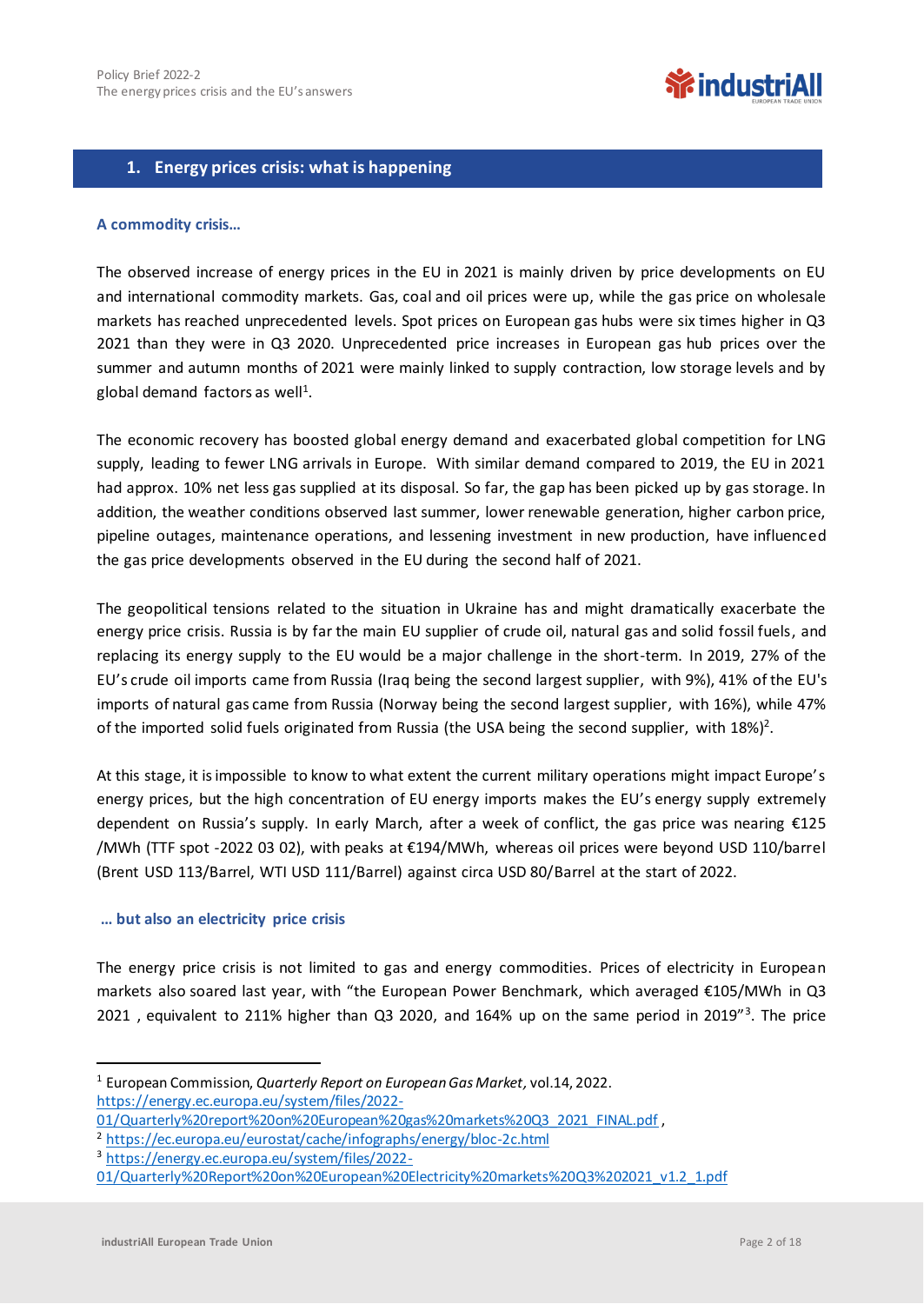

increase has materialised with varying intensity between Member States, with the largest year-on-year price increases registered in Ireland (+323%), Portugal (+215%) and Spain (+214%)<sup>3</sup>.

The price increase on the electricity wholesale market is mainly the direct consequence of the commodity price increase, since fossil fuels remain important sources of power generation in the EU with 38.3% of power generation in 2019<sup>4</sup> and 35% in Q3 2021<sup>3</sup>. It is worth stressing that the impact of the commodity price increase on electricity goes beyond the share of the related commodities in the power generation since the price setting mechanism based on merit order and marginal cost lead to the use of the last generation source, needed as the price setter<sup>5</sup>. This means that an electricity mix made of a majority of decarbonised sources, but requiring fossil based sources to ensure part of its supply, is also exposed to the price increase of fossil-based electricity<sup>6</sup>.

The carbon price of the EU Emissions Trading System (ETS) is also playing a role here, albeit more limited. Under the EU ETS, the wide majority of power stations must pay for the  $CO<sub>2</sub>$  they emit. Due to a series of factors – mainly the anticipation of future compliance needs of companies under the EU ETS – the carbon price also dramatically increased in 2021, with emission allowances being 169% more expensive in Q3 2021 compared to Q3 2020. Higher carbon prices have also contributed to make electricity more expensive, even though the impact of the gas price is nine times bigger<sup>7</sup>. This is especially the case in countries with an electricity mix dependent on fossil sources. But the carbon price is also impacting the electricity price on the wholesale market, since it is part of the marginal cost price setting mechanism.

It is worth noting here that the EU has experienced a significant increase in the share of coal in its power generation, despite a carbon price at a historical high at the end of 2021<sup>8</sup>. Actually, the gas price increase has reversed the coal to gas switch and, as a result, lignite-based generation in Q3 2021 rose by 12% yearon-year (more than 5 TWh), while hard coal-fired generation increased by 34% year-on-year (or 12 TWh).

It is hard to foresee how commodity prices and carbon prices will interact in the future. But, since the EU will massively depend on electricity to reach carbon neutrality, securing synergies between the EU ETS and the EU wholesale market will be of strategic importance. Keeping fossil-based electricity as a price setter would not make sense in an EU widely relying on decarbonised electricity to cover its energy needs, since it would generate irrelevant extra costs and disproportionate profits for power plants with low marginal costs (see below).

#### **2. Energy prices crisis: structural challenges**

The historical sequence we are in explains in many ways the main factors behind the current energy price increase. Post-pandemic recovery and geopolitical tensions are obviously responsible for many of the current price developments. However, what is happening, added to the EU exposure to price

<sup>4</sup> <https://op.europa.eu/en/publication-detail/-/publication/41488d59-2032-11ec-bd8e-01aa75ed71a1/language-en>

<sup>5</sup> See Box 1 for further explanations

<sup>6</sup> See ACER infographic in annex

<sup>7</sup> European Commission, *Quarterly Report on European Electricity Market*, vol14, 2022, p.10

<sup>8</sup> The military agression against Ukraine has led to a significant decrease of the EU ETS carbon price with allowances nearing € 55 after a week of conflict. At this stage, it is impossible to know if that impact will last.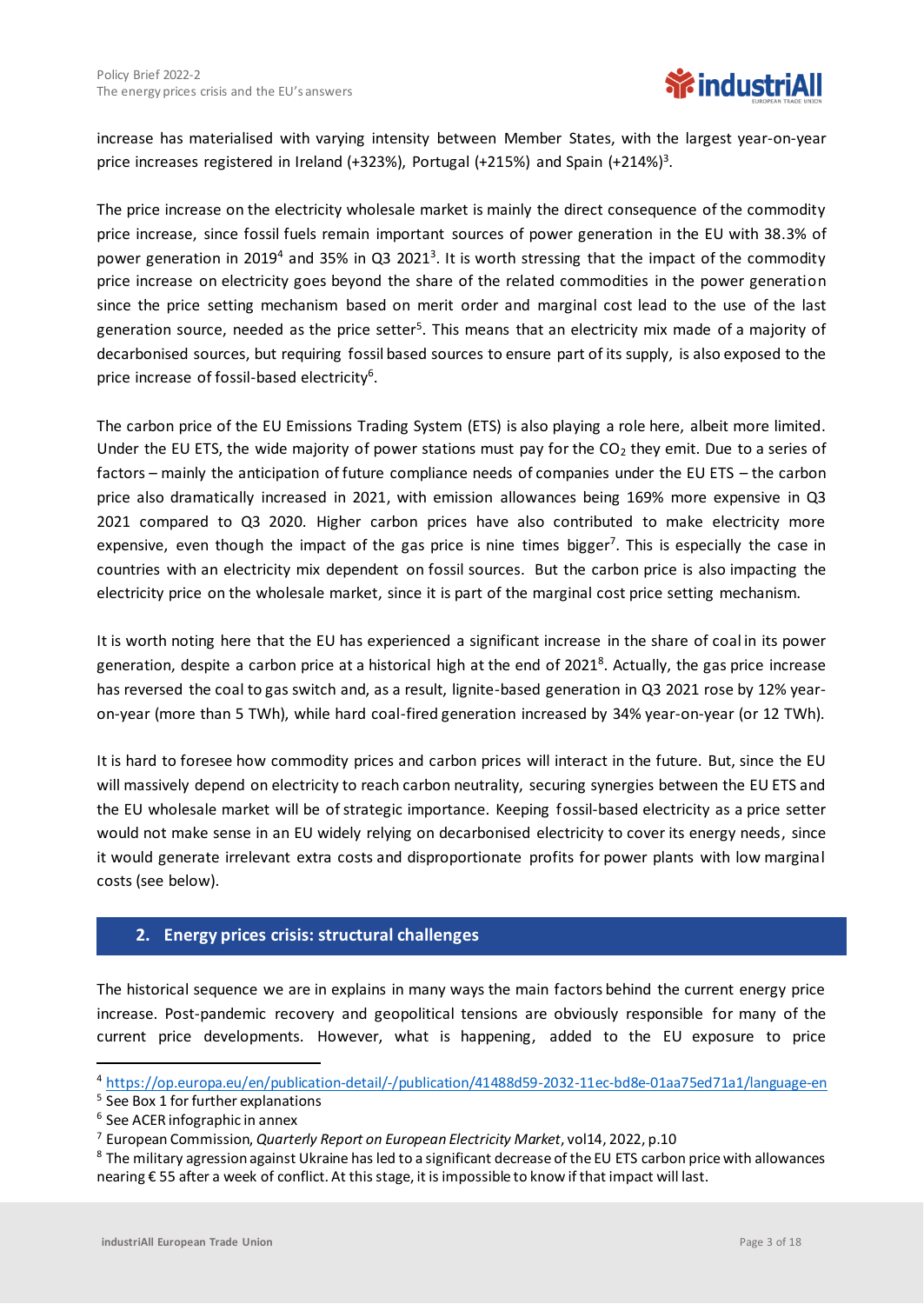

developments on global commodity markets, is also the consequence of long-term factors and past policy choices.

#### **A structural dependence on imported energy**

The EU is highly dependent on energy imports to meet its energy needs. In 2019, 61% of its gross energy consumption relied on imported energy products<sup>9</sup>. It is worth noting that the energy dependency rate has increased in the last two decades. In 2000, the EU imported 56% of its energy needs. That proportion is even more important when fossil fuels are considered. In 2019, 95% of crude oil and petroleum consumption was imported, and 70% of hard coal came from abroad. Import dependency has been increasing during the last decade.

Available data also show that the share of gas in EU energy consumption is increasing, whereas its domestic production is decreasing. Gas represents an important energy source for the EU. It covered 23% of the EU's primary energy needs in 2018 (against 20% in 2000)<sup>10</sup>. The increase of the gas share in the EU energy mix is partly due to the climate agenda and the related push to phase down/out coal consumption that has taken place for some years now. With 90% of its gas consumption being imported in 2019 (against 65% in 2000), the EU is becoming more and more dependent on imported gas. As a result, the EU is particularly vulnerable to price volatility on global markets. As a price taker, the EU can only in the short term mitigate the impact of that volatility through storage, supply diversification and purchasing policy.

#### **Rising decarbonised electricity needs**

The EU will massively need decarbonised electricity to reach carbon neutrality. Direct electrification of certain energy intensive industries, production of hydrogen and other e-fuels and e-gas, decarbonisation of road transport, as well as heating and cooling of buildings, are options that will require important volumes of clean electricity. These additional needs will also come on top of the additional electricity needs entailed by the digital transition and the related infrastructure. According to the estimates of the European Commission, electricity will become the dominant energy carrier and its share in final energy consumption will be brought from 22% in 2015 to 29% in 2030, and then in 2050, ranging from 41% to 53%, depending on the scenarios used<sup>11</sup>.

The first challenge here will be to secure enough generation to supply an increasing demand, keeping in mind that the supply will have to be decarbonised. The European Commission expects an increase in the final demand for electricity of 11% to 13% between 2015 and 2030, and around 40% between 2015 and 2050.<sup>12</sup> According to Eurelectric, the strong electricity uptake in all sectors will bring the EU electricity

<sup>9</sup> https://ec.europa.eu/eurostat/cache/infographs/energy/bloc-2c.html

<sup>10</sup> European Commission, *EU Energy in figures*, 2021.

<sup>&</sup>lt;sup>11</sup> [https://ec.europa.eu/clima/system/files/2018-11/com\\_2018\\_733\\_analysis\\_in\\_support\\_en.pdf](https://ec.europa.eu/clima/system/files/2018-11/com_2018_733_analysis_in_support_en.pdf) (p.72)

<sup>12</sup> European Commission, « *Stepping up Europe's 2030 climate ambition ; Investing in a climate-neutral future for the benefit of our people* » [https://eur-lex.europa.eu/resource.html?uri=cellar:749e04bb-f8c5-11ea-991b-](https://eur-lex.europa.eu/resource.html?uri=cellar:749e04bb-f8c5-11ea-991b-01aa75ed71a1.0001.02/DOC_2&format=PDF)[01aa75ed71a1.0001.02/DOC\\_2&format=PDF](https://eur-lex.europa.eu/resource.html?uri=cellar:749e04bb-f8c5-11ea-991b-01aa75ed71a1.0001.02/DOC_2&format=PDF)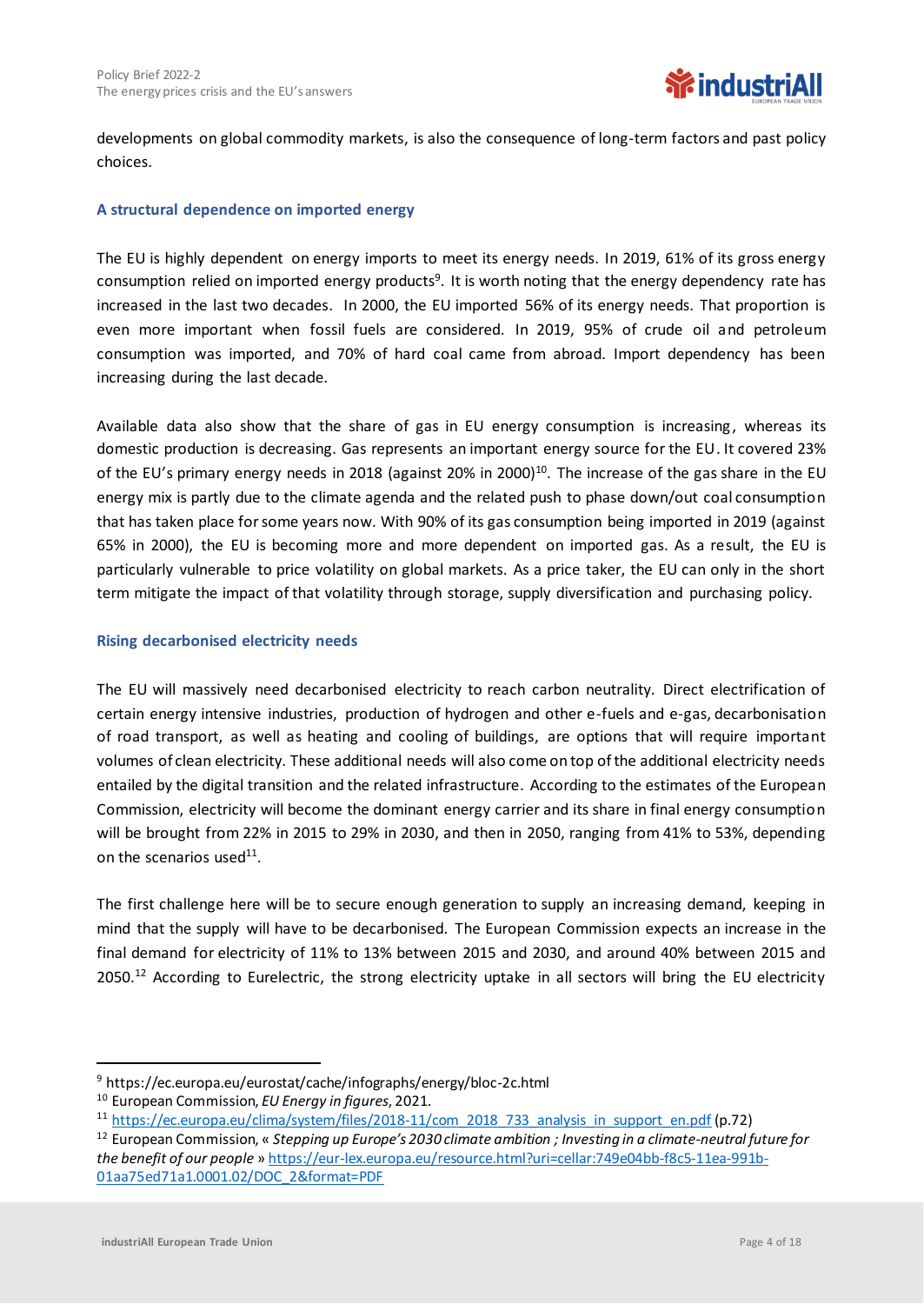# **WindustriAll**

consumption from 2.9 k TWh in 2015 to 4.8-6,0 k TWh in 2050, depending on the scenario considered<sup>13</sup>. ENTSOE, the association representing electricity transport system operators, foresees a global electricity demand equivalent to 4.3 k TWh in 2050 for the EU  $(+UK)^{14}$ . Even though the size of the range invites us to further clarify what the EU's electricity needs will be in the coming years, all available studies indicate a significant increase in the demand for electricity in the coming decades.

A significant part of these additional electricity needs will be provided by renewable energy sources<sup>15</sup>. In its Fit for 55% package, the European Commission has proposed to increase the share of renewable energy in the EU'sfinal energy consumption to 40% by 2030 (against 19% in 2019). In the European Commission Impact Assessment accompanying the proposal, to increase the 2030 emission reduction target to -55%, reaching 40% of renewables in final energy consumption would mean producing 60-70% of the EU electricity from renewable sources<sup>16</sup>. According to industry groups, this entails that EU wind energy capacity would need to be 452 GW by 2030 (374 GW onshore and 79 GW offshore). This is equivalent to almost tripling the 179 GW installed today and 90 GW above what the EU-27 pledged in their 2030 National Energy & Climate Plans<sup>17</sup>.

In the same way, the proposed target for renewables would lead to 660 GW of solar power installed by the end of this decade – representing 58 GW installed each year – whereas the total solar installed capacity was 137.2 GW in 2020<sup>18</sup>. Such a boom will generate employment opportunities along the supply chains, but the challenge of finding the skilled workforce should not be underestimated<sup>19</sup>. Making these goals a reality will require solutions to overcome significant financial, regulatory, technical challenges, while local acceptance of renewable projects should not be taken for granted. Securing the affordable supply of the critical raw materials, such as lithium, cobalt and rare earth elements, that are crucial components of many clean energy technologies, will also be a considerable task. The war in Ukraine has had an immediate impact on prices of many raw materials, with Reuters reporting unprecedented price hikes<sup>20</sup>.

The size of the challenge ahead when it comes to the electricity system appears even bigger if we consider recent announcements by several Member States that have programmed the decommissioning of important production capacities, notably in the context of national coal or nuclear phase-out plans. By

<sup>&</sup>lt;sup>13</sup> https://cdn.eurelectric.org/media/3172/decarbonisation-pathways-electrificatino-part-study-results-h-AD171CCC.pdf

<sup>14</sup> https://2020.entsos-tyndp-scenarios.eu/scenario-results/

<sup>&</sup>lt;sup>15</sup> According to European Commission estimates, the share of nuclear energy in the electricity mix is relatively stable until 2035 but the nuclear capacity increase somewhat beyond 2035 (see 2030 Impact assessment, p. 58) <sup>16</sup> European Commission, « *Stepping up Europe's 2030 climate ambition ; Investing in a climate-neutral future for the benefit of our people* » [https://eur-lex.europa.eu/resource.html?uri=cellar:749e04bb-f8c5-11ea-991b-](https://eur-lex.europa.eu/resource.html?uri=cellar:749e04bb-f8c5-11ea-991b-01aa75ed71a1.0001.02/DOC_1&format=PDF)[01aa75ed71a1.0001.02/DOC\\_1&format=PDF](https://eur-lex.europa.eu/resource.html?uri=cellar:749e04bb-f8c5-11ea-991b-01aa75ed71a1.0001.02/DOC_1&format=PDF)

<sup>17</sup> Wind Europe, *Securing the course towards climate neutrality*, September 202[1. https://windeurope.org/wp](https://windeurope.org/wp-content/uploads/files/policy/position-papers/20210930-WindEurope-Setting-the-course-towards-climate-neutrality-fit-for-55-position-paper.pdf)[content/uploads/files/policy/position-papers/20210930-WindEurope-Setting-the-course-towards-climate](https://windeurope.org/wp-content/uploads/files/policy/position-papers/20210930-WindEurope-Setting-the-course-towards-climate-neutrality-fit-for-55-position-paper.pdf)[neutrality-fit-for-55-position-paper.pdf](https://windeurope.org/wp-content/uploads/files/policy/position-papers/20210930-WindEurope-Setting-the-course-towards-climate-neutrality-fit-for-55-position-paper.pdf)

<sup>18</sup> https://electrification-alliance.eu/articles/solar-will-emerge-from-the-fit-for-55-as-one-of-the-eus-primaryenergy-sources/

<sup>19</sup> https://www.etui.org/publications/employment-effects-renewable-energy-transition-electricity-sector

<sup>20</sup> https://www.reuters.com/markets/europe/commodities-gold-above-2000-safe-haven-appeal-nickel-up-over-20- 2022-03-07/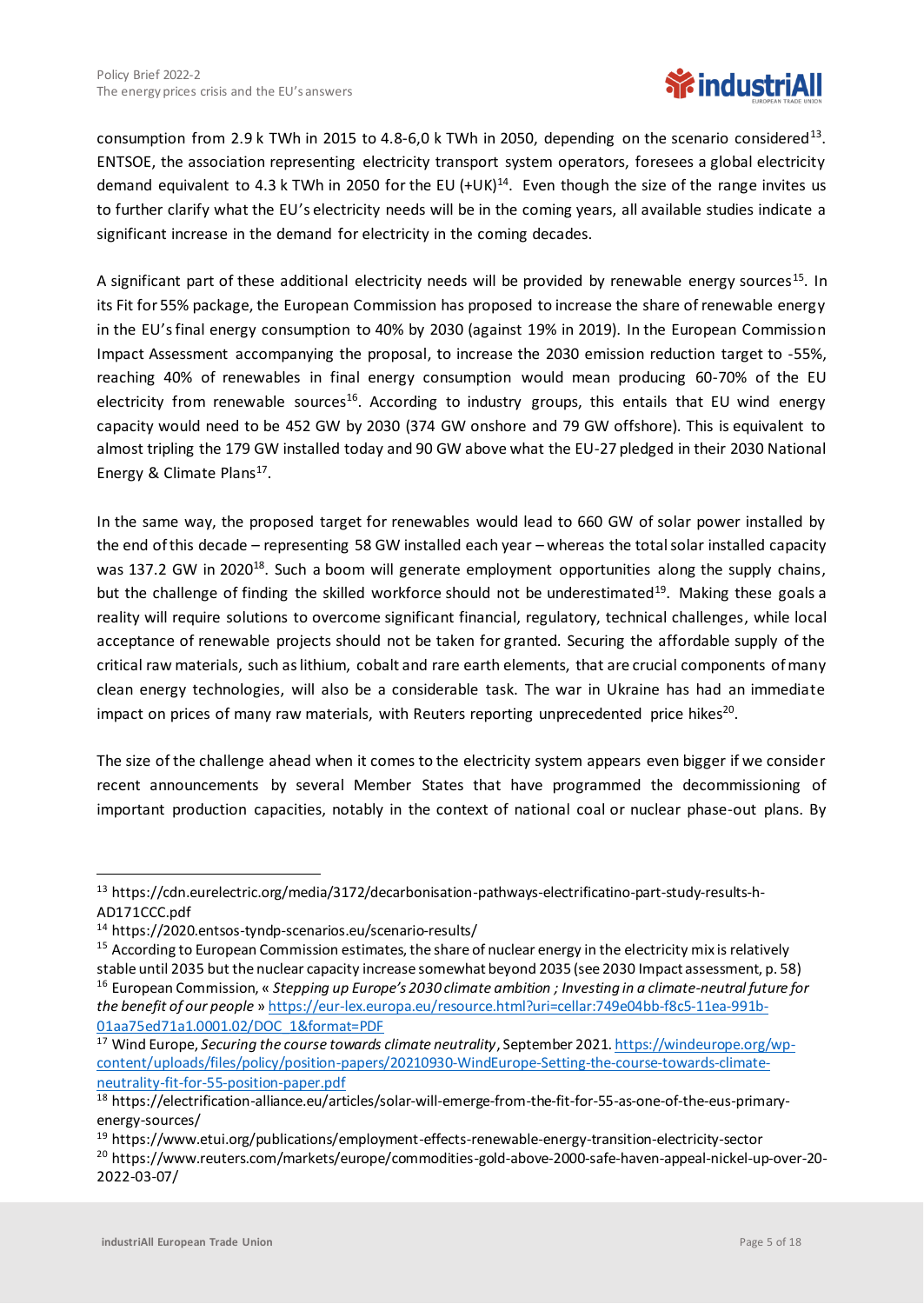

2030-35, 110 GW of controllable power will be decommissioned from the grid<sup>21</sup>. On that basis, France Stratégie has processed available plans published by national energy regulators and this exercise shows that from 2030, and maybe before, controllable installations will not be able to supply average peak demand<sup>22</sup>. What is looming here is a European electricity system made of national mixes, unable to supply their own needs and relying more and more on imported electricity and interconnexions, storage, as well as on demand-response, especially in peak periods.

#### **Towards a decentralised electricity system based on intermittent sources**

This deep and rapid transformation goes hand-in-hand with a revision of what "security of supply" means. With electricity systems relying more and more on intermittent sources, the balance between supply and demand requires a mobilisation of additional, flexible capacities that can fill the power deficit when renewable production is too low to supply the demand. There is also a need to use storage options, both in case of a surplus, or of a shortage of electricity production. Large-scale storage options (power to X, or hydro) and smaller decentralised installations (batteries) have a role to play to balance the system. Demand-response measures also involve consumers who adapt their consumption to electricity supply. Through smart counters, households and SMEs can, to some extent, adapt their consumption to intra-day electricity production variations, whereas large-scale industrial consumers benefit from contracts organising the possibility of power interruption against financial compensation.

New renewable sources, flexible generation sources, new storage installations, development of demandresponse measures, power to gas, and the need to increase cross border energy flows across Europe, are developments that require massive investment in the electricity infrastructures. According to ENTSOE, "In addition to the 35 GW of cross-border transmission capacity reinforcements by 2025 that are already welladvanced, the "system needs study" finds that 50 GW would be cost efficient between 2025 and 2030, and 43 additional GW by 2040. Investing €1.3 bn /year between 2025 and 2030 translates into a decrease of generation costs of €4 bn /year, while investing €3.4 bn /year between 2025 and 2040 decreases generation costs by €10 bn /year"<sup>23</sup>.

Beyond the electricity grid investment needs, it is worth reminding ourselves here that reaching the EU 2030 emission reduction target will also be an investment challenge. According to the European Commission estimates, reaching -55% would require €438 bn of additional annual investment, equivalent to 2.7-3% of GDP<sup>24</sup>. In the same way, the International Energy Agency has recently warned that the "clean energy investment […] remains far short of what is required to meet rising demand for energy services in

<sup>23</sup> See ENTSOE, *Completing the Map. Power Systems needs in 2030 and 2040*, [https://eepublicdownloads.blob.core.windows.net/public-cdn-container/tyndp](https://eepublicdownloads.blob.core.windows.net/public-cdn-container/tyndp-documents/TYNDP2020/FINAL/entso-e_TYNDP2020_IoSN_Main-Report_2108.pdf)[documents/TYNDP2020/FINAL/entso-e\\_TYNDP2020\\_IoSN\\_Main-Report\\_2108.pdf](https://eepublicdownloads.blob.core.windows.net/public-cdn-container/tyndp-documents/TYNDP2020/FINAL/entso-e_TYNDP2020_IoSN_Main-Report_2108.pdf)

<sup>21</sup> Elia, *Adequacy and flexibility study for Belgium 2020-2030,* June 2019.

<sup>22</sup> France Stratégie, *Quelle sécurité d'approvisionnement électrique en Europe à l'horizon 2030 ?*, Note d'analyse n°99, Janvier 2021.

<sup>24</sup> European Commission, *In-depth Impact assessment accompanying the* Communication *Stepping up Europe's 2030 climate ambition Investing in a climate-neutral future for the benefit of our people* https://eurlex.europa.eu/legal-content/EN/TXT/?uri=CELEX:52020SC0176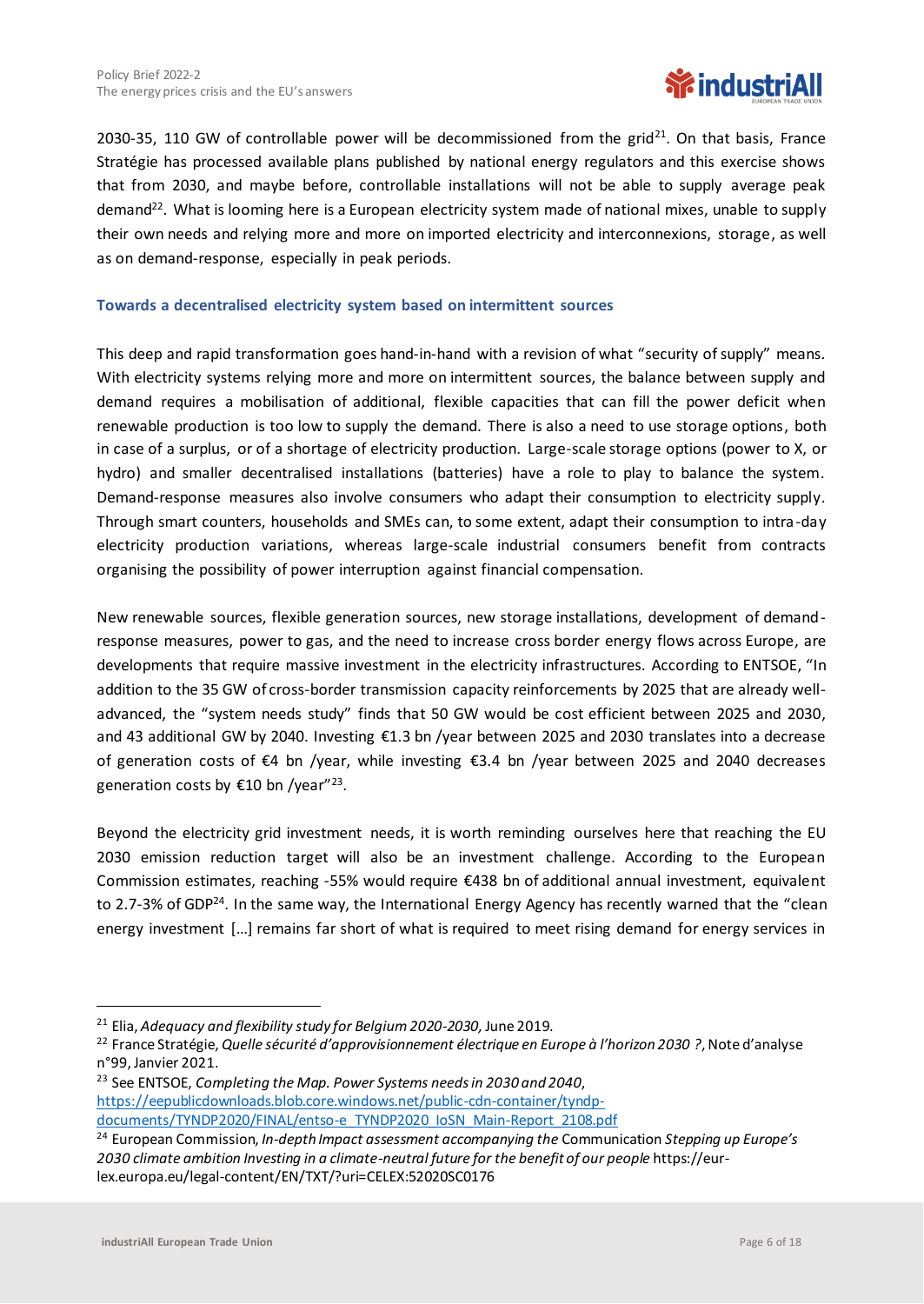a sustainable way. It would need to triple by 2030 to get the world on track for a pathway consistent with limiting global warming to  $1.5 \text{ °C}^{\prime\prime 25}$ .

#### **A single EU energy market with 27 energy mixes**

The achievement of the EU single energy market is the key objective of the various gas and electricity packages adopted by the EU since 1996 to harmonise and liberalise the energy sector. Moreover, several policies have led to the development of European energy infrastructures. For instance, Trans-European Networks for Energy (TEN-E) is a policy linking the energy infrastructure of the Member States through the financing of projects of common interest (PCIs) and priority projects among trans-European electricity and gas networks. As a result, European gas and electricity markets are now deeply interconnected. Molecules of gas and electrons flow across borders through networks of infrastructures that connect European regions and countries, making them deeply interdependent when it comes to energy, although a lack of interconnectors is one of the challenges in periphery countries e.g. the Iberian Peninsula.

To cope with the risk of regulatory fragmentation within the European energy system, the EU set up the EU Agency for the Cooperation of Energy Regulators (ACER). ACER is responsible for ensuring cooperation between national regulatory authorities and for monitoring development of the network and the internal electricity and gas markets. ACER's role was strengthened in 2019 in the field of wholesale market supervision and cross-border infrastructure management. In addition, two structures of cooperation for European Network Transmission Systems Operators (ENTSOs) have been created: one for gas (ENTSO-G) and one for electricity (ENTSO-E). Regional cooperation centres were also put in place by the 2019 regulation for the electricity market in order to facilitate cross-border systems at a regional level.

Despite the obvious deep interdependence of Member States when it comes to energy and the development of common infrastructures and market rules, the EU Treaty still considers the energy mix as a matter of national competence. Art. 194 clearly states that EU energy *"measures shall not affect a Member State's right to determine the conditions for exploiting its energy resources, its choice between*  different energy sources and the general structure of its energy supply". This leads to a situation where Member States can decide on their own energy policy strategy, provided that they comply with the EU legislation. It might also lead some Member States to rely on imports which, if not well coordinated, enhance the exposure to supply risk.

#### **Market-driven price setting mechanisms**

The liberalisation of the EU gas and electricity systems has led to entrusting markets with the price setting on the wholesale markets. According to the 2019 EU Regulation on the internal electricity market, the promotion of short-term and scarcity pricing on the wholesale market seems to be even more necessary, with an electricity system where the share of variable sources will be necessary: "*Effective scarcity pricing will encourage market participants to react to market signals and to be available when the market most needs them and ensures that they can recover their costs in the wholesale market. It is therefore critical to* 

<sup>25</sup> https://www.iea.org/commentaries/europe-and-the-world-need-to-draw-the-right-lessons-from-today-snatural-gas-crisis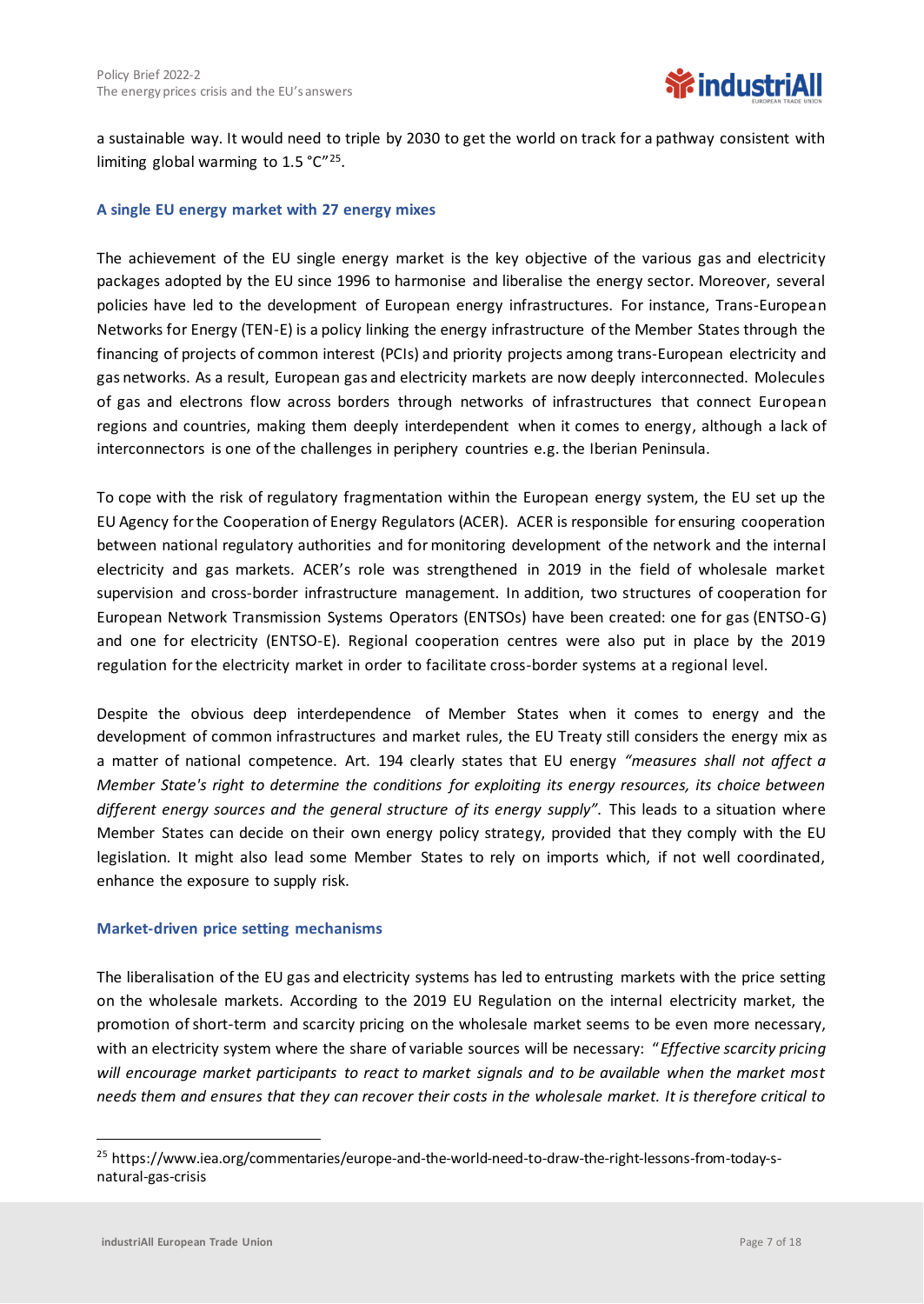

*ensure that administrative and implicit price caps are removed in order to allow for scarcity pricing. When fully embedded in the market structure, short-term markets and scarcity pricing contribute to the removal of other market distortive measures, such as capacity mechanisms, in order to ensure security of supply*" 26 . Having EU energy wholesale energy markets exposed to the random supply and demand balance is really at the core of the EU energy strategy.

In the 2019 Electricity Regulation, the only specific instrument to deal with price volatility and its consequences is long-term hedging: " *in order to allow market participants to be protected against price volatility risks on a market basis, and mitigate uncertainty on future returns on investment, long-term hedging products shall be tradable on exchanges in a transparent manner and long-term electricity supply contracts shall be negotiable over the counter, subject to compliance with Union competition law"<sup>27</sup>* .

The 2019 Directive on common rules for the internal market for electricity, reiterates that Member States are allowed to impose public service obligations on electricity undertakings when pursuing objectives of general economic interest<sup>28</sup>. This includes public interventions in price setting for the supply of electricity, which nevertheless are subject to specific conditions defined by the Directive<sup>29</sup>. Price setting for the supply of electricity can only take place in clearly defined circumstances, such as supply constraints leading to significant price increases, and to target well identified beneficiaries, and it should be limited in duration. Even on the retail market, market-based price setting is the rule and regulated prices can only be a temporary, targeted and proportionate exception. In its Art 28, the Directive also sets an obligation for Member States to protect vulnerable consumers through "appropriate measures", whereas Art. 29 imposes Member States to assess and monitor energy poverty.

Final consumers buy energy to suppliers (that can produce or import energy) based on purchasing contracts. For electro intensive industries, long-term contracts are usual practice in the form of Power Purchase Agreements (PPAs) that secure a volume of energy provision at a fixed price, usually for 10 to 15 years<sup>30</sup>. For smaller consumers, suppliers offer fixed price contracts (2-3 years) or "dynamic electricity price contracts". If the 2019 Directive imposes Member States to ensure that final consumers have access to "dynamic price contracts", it does not contain any obligation to secure access to fixcontracts. As a result, in the current context of volatility on the wholesale market, some energy suppliers only offer flexible contracts to their small consumers $31$ . Due to the prevalence of short-term and flexible contract arrangements for small consumers, households and SMEs are therefore more exposed than large consumers to energy price volatility.

[content/EN/TXT/PDF/?uri=CELEX:32019L0944&from=EN](https://eur-lex.europa.eu/legal-content/EN/TXT/PDF/?uri=CELEX:32019L0944&from=EN)

<sup>26</sup> <https://eur-lex.europa.eu/legal-content/EN/TXT/PDF/?uri=CELEX:32019R0943&from=EN> (Recital 24)

<sup>27</sup> *Idem,* Art 3 (o).

<sup>&</sup>lt;sup>28</sup> DIRECTIVE (EU) 2019/944 of 5 June 2019 on common rules for the internal market for electricity and amending Directive 2012/27/EU, Art 9. [https://eur-lex.europa.eu/legal-](https://eur-lex.europa.eu/legal-content/EN/TXT/PDF/?uri=CELEX:32019L0944&from=EN)

<sup>29</sup> *Idem,* Art 5 §3-5.

<sup>&</sup>lt;sup>30</sup> PPAs are also a means supported by the EU to mobilise investment to develop further renewable energy in Europe.

<sup>&</sup>lt;sup>31</sup> As an example, in Belgium, ENECO, third energy supplier, has announced the end of fixed contracts <https://www.lesoir.be/416222/article/2022-01-05/energie-eneco-arrete-les-contrats-fixes-en-belgique>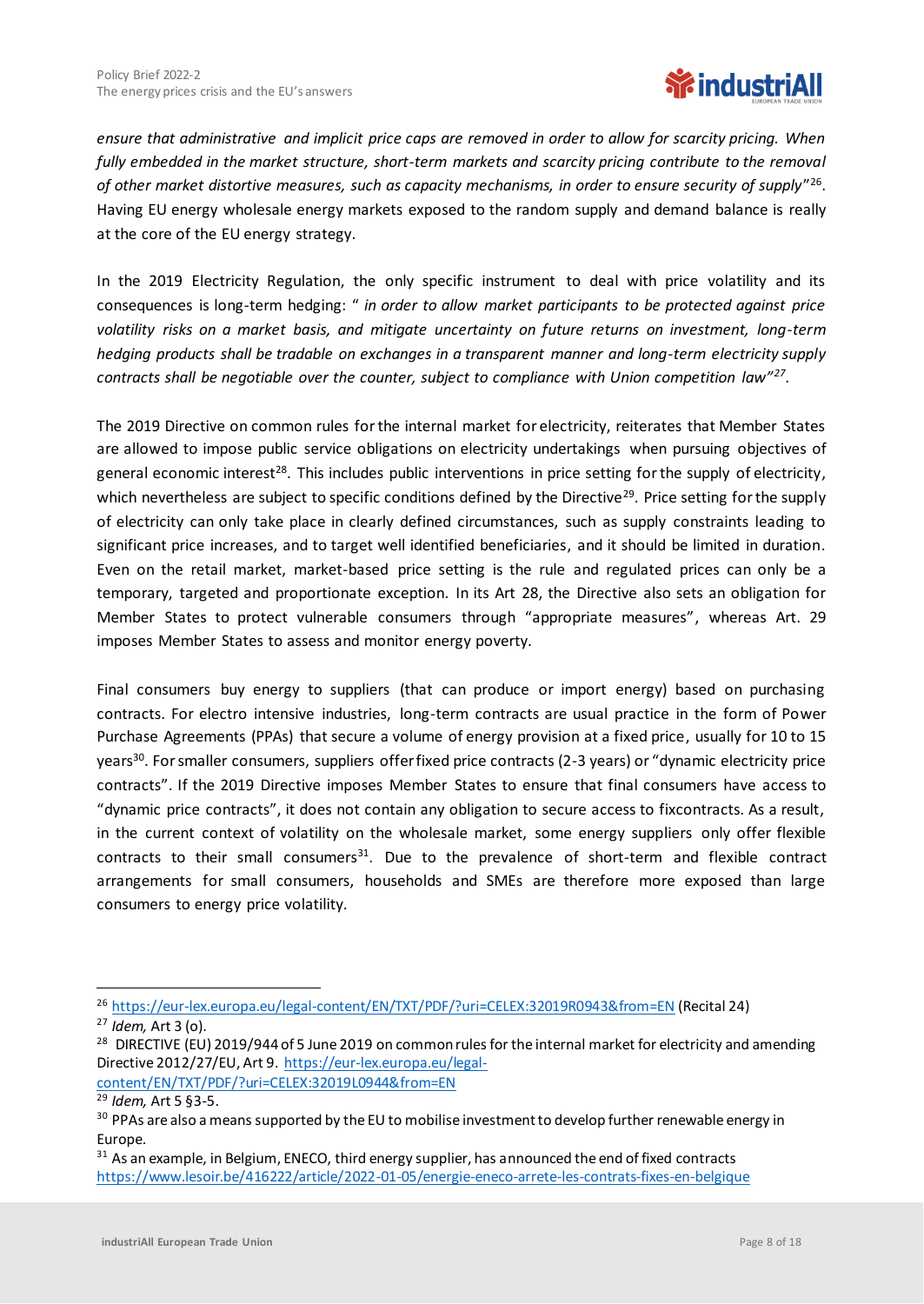

Energy bills also depend on taxation schemes that are, to a large extent, determined at national level. Bills include energy used, but also amounts due to the other players of the energy supply chain, i.e. the costs of using the networks and various taxes. The share of network costs and taxation in the final energy bills mitigates the impact of wholesale energy markets' price developments on the bill paid by the final consumers. It also makes the situation different across Member States, despite efforts to harmonise energy taxation regimes (through the Energy Taxation Directive). It also means that certain levers to cushion the current energy price crisis are in the hands of Member States rather than in those of EU institutions.

#### **A fragmented energy supply chain where risk is borne by final consumers**

The liberalisation of the EU energy market has led to a separation of the tasks among the energy supply chain and to a breaking of its vertical integration. To quote the third EU energy package, the "unbundling" must lead to the separation of energy supply and generation from the operation of transmission networks.

Keeping in mind that commodity price developments depend on global markets and that a series of competences remains in the hands of Member States (e.g. universal service, public service obligations, taxation, network cost charging), ensuring the coherence and consistency of rules defined at various political levels is of strategic importance. Incoherence and inconsistencies between these rules can expose part of the energy value chains to unfair financial constraints that impact employees or even lead to risk of insolvencies. This is especially true for companies that transport, store or distribute energy which might be squeezed between electron or molecule prices they do not control, while their revenues are influenced – and sometimes imposed – by national authorities.

Energy suppliers are also exposed to a series of important risks, such as the non-payment of final consumers, the need to cover part of their supply obligations by purchasing on the spot market, at prices much higher than expected, or the need to use the balancing market, which is also experiencing a price hike. The fragmentation of the energy supply chain makes it impossible for the parts making profits to absorb the financial risks of other parts. In case of liquidity problems, either suppliers must pass on these problems to final consumers by changing contracts or tariffs – while respecting the consumers' protection rules  $-$  or they end up in insolvency<sup>32</sup>, and final customers must negotiate a contract with another supplier at conditions set by the market.

For the time being, market conditions are often worse than what fixed contracts offered. This higher exposure of final consumers might be seen as the consequence of an economic model based on deregulated competition, where suppliers can lure consumers with low-cost conditions that might be a highway to unbearable energy bills when prices are soaring on the wholesale market.

<sup>&</sup>lt;sup>32</sup> In the UK, 19 energy suppliers went bust between August and November 2021, impacting 2 million customers <https://www.bbc.co.uk/news/business-59137440>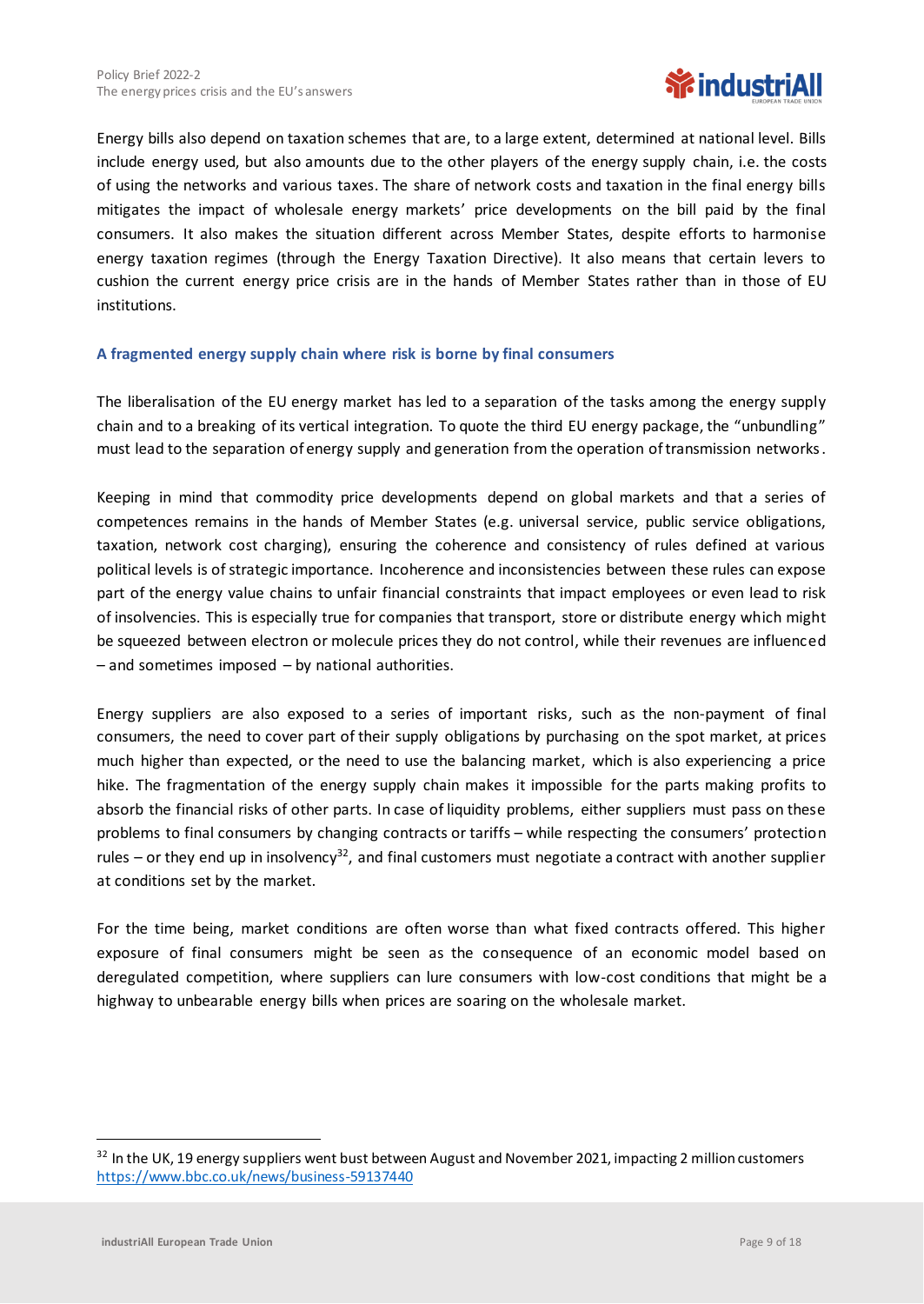

#### **A fragmented energy supply chain with concentrated profits**

If some parts of the energy supply chain have been driven into difficult situations, other parts have experienced large profits, raising the question of possible windfall profits, where companies have benefited from much higher sales prices whereas their costs have remained the same. Due to the complexity of the energy supply chain and because of the diversity among Member States, assessing the situation is extremely complex, and getting a clear picture at EU level will take time (see below). However, existing assessments made by national regulators allow us to identify where the potential windfall profits are located. The Belgian regulator – CREG – has recently published a report assessing the excess profits made along the energy supply chain<sup>33</sup>. It clearly shows that the main beneficiaries of the current energy price crisis have been gas producers, such as Gazprom<sup>34</sup>, Equinor<sup>35</sup>, Total Energies<sup>36</sup> and BP<sup>37</sup>.

Excess profits might also exist in other parts of the supply chain (traders, gas-fired power stations, nuclear power stations, CO2 markets), but to a much lower extent, and keeping in mind that situations differ across Member States. When it comes to energy transport infrastructures, the financial situation of Transport System Operators (TSOs) is closely monitored by national energy regulators, and excess profits will be taken into account when calculating network costs in future contracts. More recently, some experts have pointed out the possible windfall profits made by electricity producers using renewable energy sources<sup>38</sup>.

#### **3. Energy prices crisis: taking stock of what is done**

#### **Member States' initiatives: a sample**

As a starting point, it is worth remembering that on average, the energy bill is made up of three components: taxes and levies (35%), network (30%), energy (35%). If national governments have little influence on energy prices, taxes and network costs can be influenced by the policies they implement. At this stage, a full list of measures implemented by the EU 27 Member States to cushion the energy price crisis is still missing, but the EU toolbox (see below) has already identified a series of measures that national governments can adopt.

34 Gazprom performance for « FY2021 was at an all-time high, with revenue reaching ₽3.068 trillion in FY2021, up 53.5% y-o-y. Adjusted EBITDA1 (earnings before interest, taxes, depreciation, and amortisation) reached ₽986.1 billion, demonstrating a two-fold increase year-on-year » [https://ir.gazprom-neft.com/news-and](https://ir.gazprom-neft.com/news-and-events/news/2022/gazprom_neft_s_2021_net_profit_reaches_an_all_time_high_5748758/)events/news/2022/gazprom\_neft\_s\_2021\_net\_profit\_reaches\_an\_all\_time\_high\_5748758/ <sup>35</sup> Equinor reported adjusted earnings after tax of USD 10.0 billion for the full year 2021.

<https://www.equinor.com/en/news/fourth-quarter-2021-results-and-capital-markets-update-2022.html> <sup>36</sup> In 2021, the Company generated cash flow of USD 30.7 billion, up USD 13 billion compared to 2020, and adjusted EBITDA of USD 42.3 billion <https://totalenergies.com/system/files/documents/2022-02/4Q21-Results.pdf> <sup>37</sup> In 2021, BP reports an EBIDA of USD 30.8 billion (vs 19 in 2020) [https://www.bp.com/en/global/corporate/news-](https://www.bp.com/en/global/corporate/news-and-insights/press-releases/fourth-quarter-2021-results.html)

[and-insights/press-releases/fourth-quarter-2021-results.html](https://www.bp.com/en/global/corporate/news-and-insights/press-releases/fourth-quarter-2021-results.html)

<sup>33</sup> https://www.creg.be/sites/default/files/assets/Publications/Studies/F2336FR.pdf

<sup>38</sup> https://www.euractiv.com/section/electricity/opinion/high-electricity-prices-renewables-and-windfall-profits-allpaid-for-by-eu-citizens/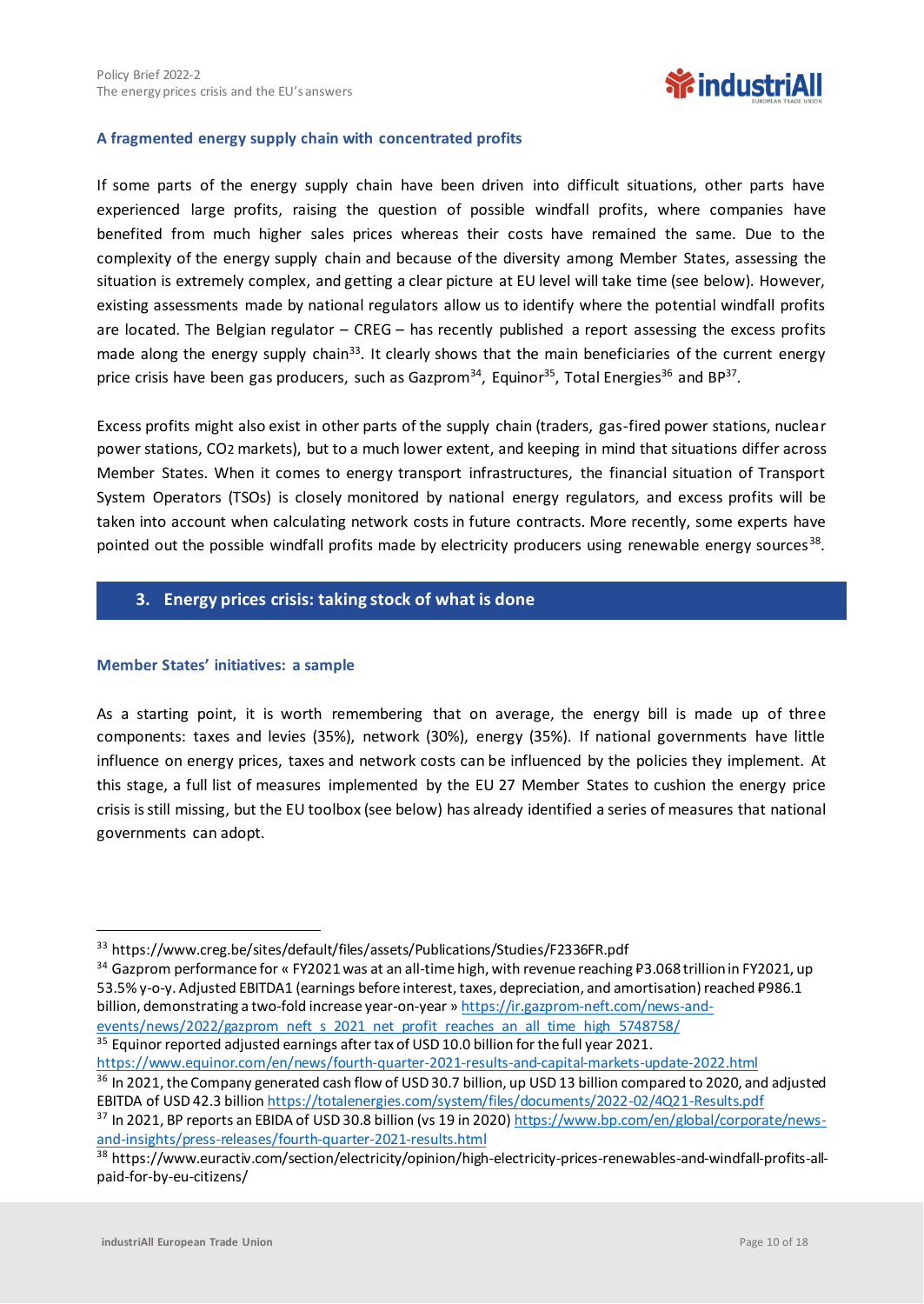

National governments can take measures to directly support final consumers. Temporary VAT reductions on electricity have been decided in countries like Belgium or Spain. In Germany, the previous government haddecided to lower the renewable electricity surcharge by almost 43%. In France, the "*taxe intérieure sur la consommation finale d'électricité*" (TICFE) will be lowered from €22.5/MWh to €1/MWh for households and to 0.50ct/MWh for enterprises<sup>39</sup>. The Italian government has suspended the levy for energy infrastructure costs until the end of 2021. Greece decided to allow a premium of €30/MWh for the first 300 kWh consumed. Belgium will offer a one-off energy cheque of €100 for households. France took a similar decision in December, targeting vulnerable households, that has benefited 5.8 million households<sup>40</sup>.

National governments have implemented another set of measures by targeting specifically vulnerable households. In Belgium, the energy social tariffs have been extended until the end of Q2 2022. Both Portugal and Greece have considered similar measures.

National governments have also used the possibility to regulate prices. Spain has limited the increase of the last resort tariffs to 5% against an initial increase of 40%. France has put in place a "tariff shelter" for energy to limit the price increase of regulated prices to 4% in 2022, based on the TICFE reduction mentioned above, and on an obligation for EDF to increase the volume of electricity sold to its competitors below the market price <sup>41</sup>.

Portugal and Luxemburg have invested in measures aiming to reduce the final energy consumption of consumers, notably through a better financing of building renovations.

Greece has also envisaged a regulatory reform aiming at providing a better protection to consumers.

The Spanish government has also implemented measures to capture excessive profits made by electricity producers using hydro and nuclear generation, and has decided to cap gas price increases.

Additional carbon pricing revenues from the ETS or from domestic schemes will also allow Member States to finance additional measures to mitigate the impact of the energy price crisis on households' energy bills.

It is hard to draw meaningful conclusions from such a fragmented overview, but it shows the portfolio of measures Member States are currently using to provide solutions to the social urgency related to the energy price increase. If tax reductions, energy vouchers, or regulated prices might have an important role to play in the short run, more structural measures will obviously be needed to tackle the main roots of the current energy price crisis.

<sup>&</sup>lt;sup>39</sup> A similar measure has been implemented for gas taxation

<sup>40</sup> https://www.gouvernement.fr/actualite/hausse-du-gaz-et-de-l-electricite-une-aide-de-100-eu-pour-aider-lesmenages-modestes

<sup>41</sup> https://www.service-public.fr/particuliers/actualites/A15480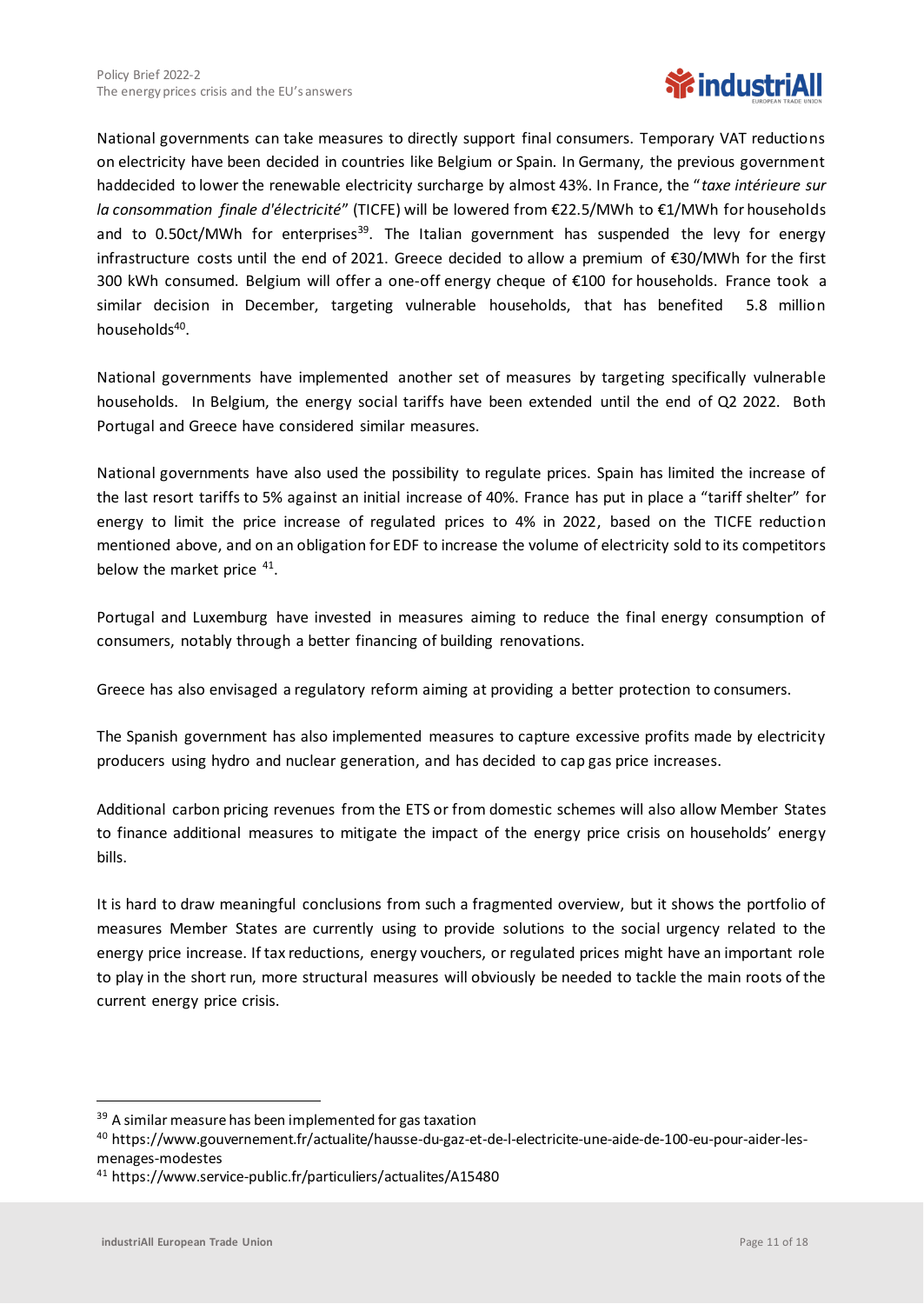

#### **EU actions to mitigate the energy prices crisis**

The EU has recently published a toolbox to tackle energy prices. This document lists the initiatives that Member States can implement within the framework of the EU Energy and Single Market rules. Compensation measures and direct support for poor end-users, safeguards against disconnections, tax reductions, reform of the renewable support schemes, and the provision of state aids to companies and industries, are among the most important recommendations to Member States.

The European Commission is also investigating possible "anti-competitive behaviour" of companies operating on the EU Market.

The Commission also asked European energy regulators (ACER) to assess the wholesale electricity market design in comparison to alternative market models, and to propose recommendations to the Commission where relevant. A preliminary report<sup>42</sup> has been published by ACER, but the final one is expected in April 2022. The key messages of the ACER preliminary report are:

- 1. Gas and electricity prices are correlated in the EU
- 2. High gas dependency and low electricity interconnectivity increases a country's exposure to high electricity prices
- 3. Hub-based pricing and the shift away from oil-indexed long-term gas contracts has yielded significant benefits
- 4. Gas supply will need to become more flexible to accommodate a combination of lower average demand with shorter periods of higher peak consumption
- 5. High gas and electricity prices are transitory and should fall significantly in 2022
- 6. No obvious market manipulation so far

The European Commission has also entrusted the European Securities and Market Authorities (ESMA) with the task of enhancing its monitoring of the EU carbon market<sup>43</sup>. This preliminary report, which concludes with the absence of major problems in the way the EU ETS is working shows that more than 50% of open positions are held by investment firms or funds and other financial actors, i.e. entities having no compliance obligations under the EU ETS.

Enhancing solidarity among Member States through cross-border initiatives, joint procurements, and energy storage is also part of the necessary initiatives expected from the European Commission. The Commission also announced an enhancement of international energy outreach to ensure the "transparency, liquidity and flexibility of international markets". In that context, and to try to adapt to the

42

[https://extranet.acer.europa.eu//Official\\_documents/Acts\\_of\\_the\\_Agency/Publication/ACER's%20Preliminary%20](https://extranet.acer.europa.eu/Official_documents/Acts_of_the_Agency/Publication/ACER) [Assessment%20of%20Europe's%20high%20energy%20prices%20and%20the%20current%20wholesale%20electricit](https://extranet.acer.europa.eu/Official_documents/Acts_of_the_Agency/Publication/ACER) [y%20market%20design.pdf](https://extranet.acer.europa.eu/Official_documents/Acts_of_the_Agency/Publication/ACER)

<sup>43</sup> [https://www.esma.europa.eu/sites/default/files/library/esma70-445-](https://www.esma.europa.eu/sites/default/files/library/esma70-445-7_preliminary_report_on_emission_allowances.pdf)

<sup>7</sup> preliminary report on emission allowances.pdf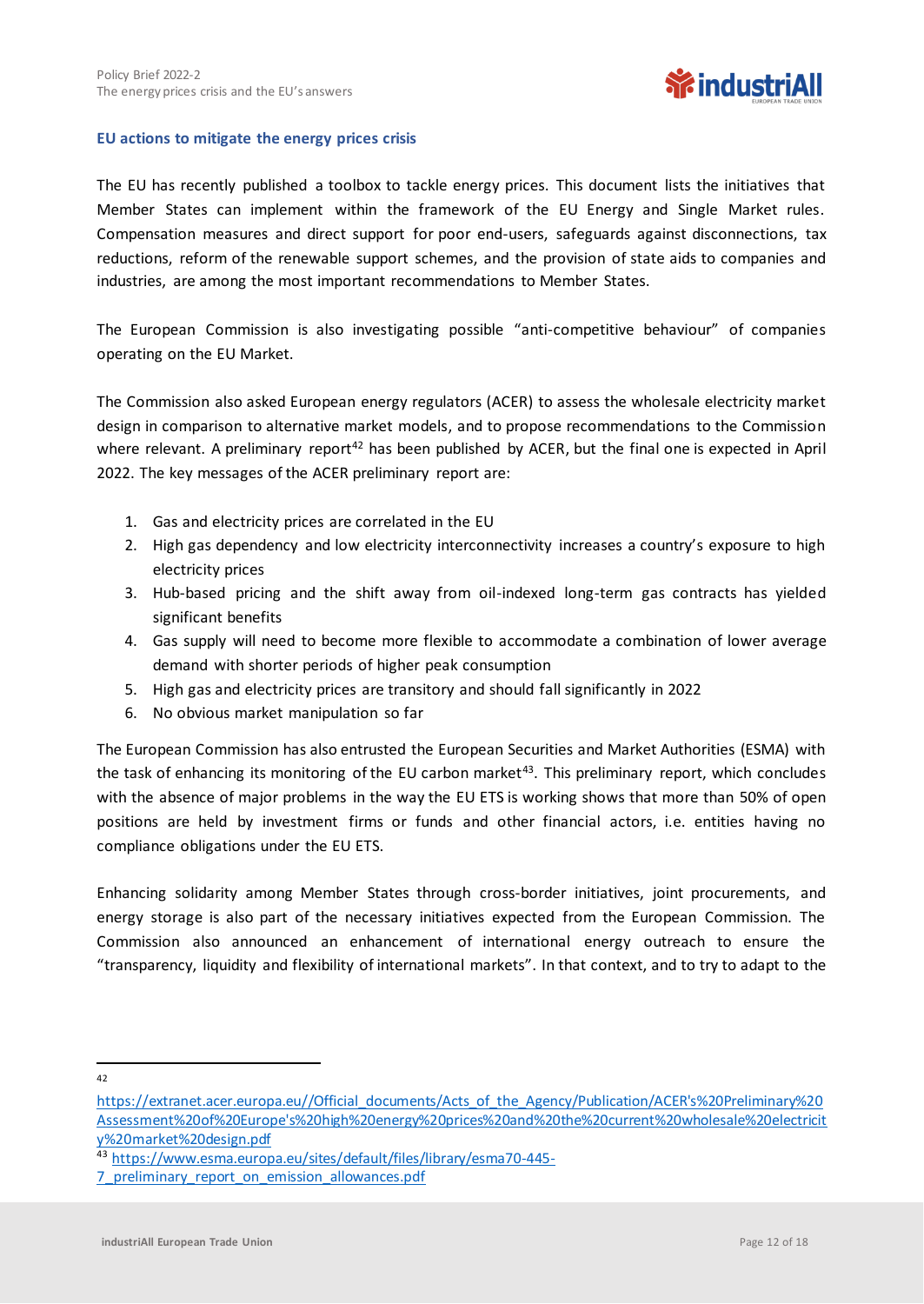geopolitical tensions with Russia, the EU external action service intensified its contact with the US, Qatar and Azerbaijan in January 2022 to explore a possible increase of LNG delivery to Europe<sup>44</sup>.

The revised Guidelines on State aid for climate, environmental protection and energy, published at the end of 2021<sup>45</sup>, will make it easier for Member States to financially support projects and initiatives in line with the climate objectives of the European Green Deal, and that will have an impact on the EU energy bill. These new state aid rules should boost the deployment of renewable energy and energy efficiency measures, including through improving the energy performance of buildings in Europe, but electricity supply security or energy infrastructures should be better supported too. Public aid aiming to provide reductions from electricity levies for energy-intensive users are also in the scope of the Guidelines' revision. However, there is no mention of specific aid for vulnerable consumers exposed to a risk of energy poverty, even though some of the measures mentioned might benefit them too.

On 8 March 2022, the European Commission published a new Communication called 'REPowerEU: Joint European Action for more affordable, secure and sustainable energy' to adapt the EU's energy price crisis in response to the aggression against Ukraine and continued price volatility<sup>46</sup>. This new policy document "sets out new actions to ramp up the production of green energy, diversify supplies and reduce demand, focusing primarily on gas, which significantly influences the electricity market and where the global market is less liquid". For oil and coal, the EU has a broader range of potential suppliers.

Among the specific initiatives proposed by the Communication, diversifying gas supplies should be a priority. Enhancing LNG and non-Russian gas pipeline imports, boosting domestic biomethane production, and accelerating clean hydrogen deployment, are foreseen to help to reduce EU gas dependence on Russian gas by two thirds by the end of this year, alongside increased efforts on renewable energies and energy efficiency. It should be here stressed that these elements might improve the EU's energy security of supply but that the impact on price might be rather limited since the EU is a price taker when it comes to imported gas. Moreover, alternatives to fossil gas will only provide a very limited alternative to Russian gas in the short term and their production costs remain relatively high<sup>47</sup>.

The Commission also proposes a series of measures to mitigate the price impact on the retail market. Regulated prices (using Art. 5 of the EU Electricity Directive) and state aids can be used to provide the necessary support for final consumers, including companies facing liquidity issues because of the energy prices. Taxes on windfall profits, the use of the extraordinary ETS revenues generated in recent months, and the 'general escape clause' of the Stability and Growth Pact, are seen as financial sources for Member States to deliver these measures.

<sup>44</sup> [https://eeas.europa.eu/headquarters/headquarters-homepage/110293/tensions-rising-our-eastern-borders](https://eeas.europa.eu/headquarters/headquarters-homepage/110293/tensions-rising-our-eastern-borders-unity-remains-our-strength_en)[unity-remains-our-strength\\_en](https://eeas.europa.eu/headquarters/headquarters-homepage/110293/tensions-rising-our-eastern-borders-unity-remains-our-strength_en)

<sup>45</sup> [https://eur-lex.europa.eu/legal-content/EN/TXT/PDF/?uri=CELEX:52022XC0218\(03\)&from=EN](https://eur-lex.europa.eu/legal-content/EN/TXT/PDF/?uri=CELEX:52022XC0218(03)&from=EN)

<sup>46</sup> https://energy.ec.europa.eu/repowereu-joint-european-action-more-affordable-secure-and-sustainableenergy\_en

<sup>&</sup>lt;sup>47</sup> Whereas the EU has imported 165.4 bcm of Russian gas in 2019, biomethane could replace 3.5 bcm at the end of 2022 according to EC estimates. Biomethane production cost is currently in the range of €90-95/MWh. Clean hydrogen costs depend on low-carbon electricity price and its uptake will take a few years.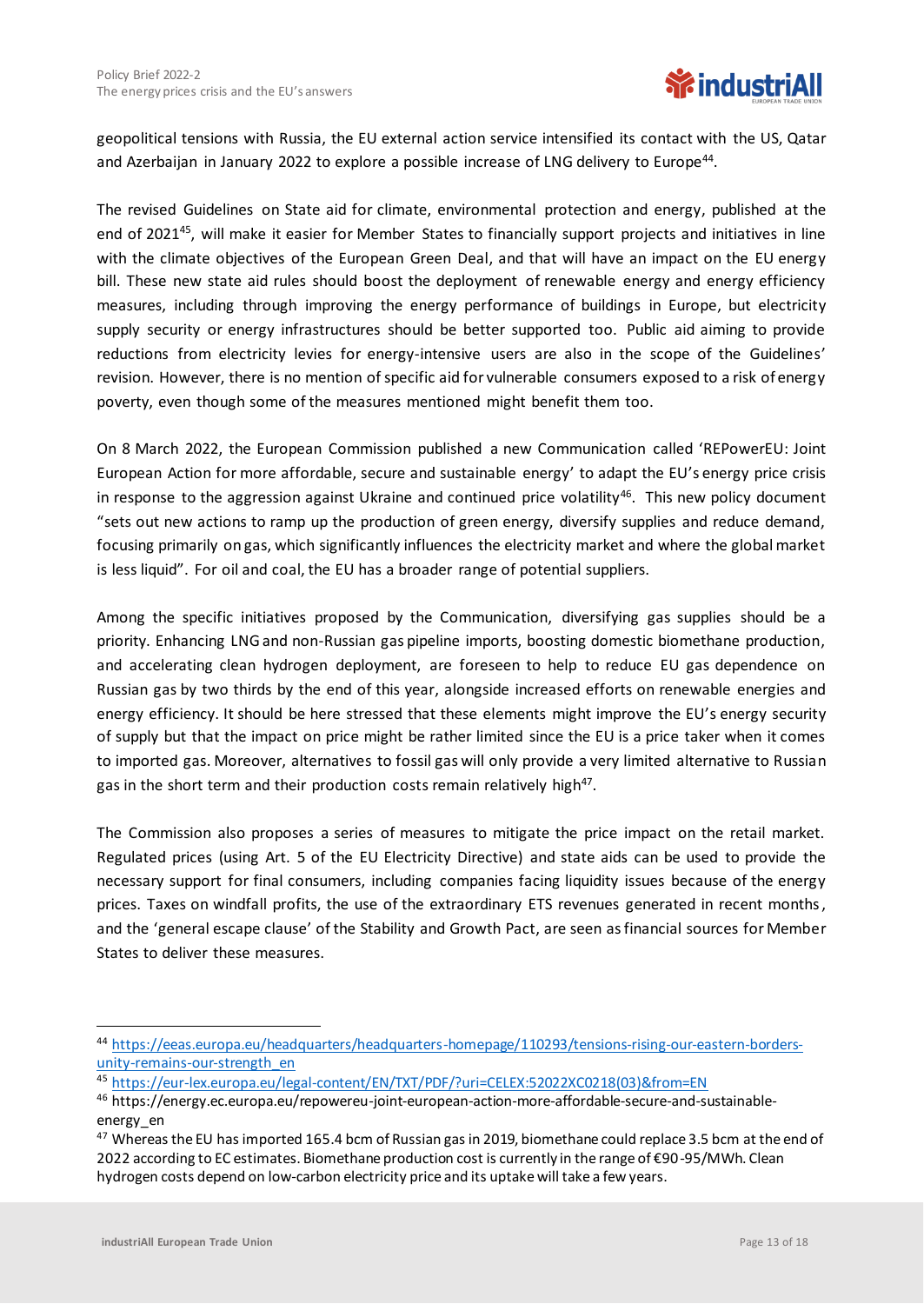

A legislative proposal establishing obligations for gas storage will be published in spring 2022, while initiatives will be launched to coordinate the refilling operations of gas storage units based on solidarity principles.

This set of initiatives from the EU is clearly not the end of the discussion about the possible answers to the complex energy crisis we are in and facing. Fixing the problems identified above will require a wider set of measures, enshrined in a long-term and coordinated strategy. The ACER Final Report on wholesale energy markets, as well as the ESMA final report on the ETS, will extend and complement the already existing initiatives to cope with the energy price crisis. At this stage, we cannot foresee what the overall impact of the Russian aggression against Ukraine will have on the EU energy system, but what is certain is that its impact will be strong and deep.

### **4. Energy prices crisis: urgent action remains necessary to protect purchasing power and industrial jobs!**

IndustriAll European Trade Union has been following European energy policy debates for many years and has adopted detailed policy papers and analysis on the topic. Building on these positions and analysis, we believe the following elements should be taken into account when designing policies to tackle the current energy prices crisis, keeping in mind that the military aggression against Ukraine is creating a web of uncertainty surrounding these crucial questions.

#### **The EU must implement urgent measures to secure affordable energy supply in the short-term**

Even if reaching the climate neutrality objective must remain the EU's objective, the current geopolitical situation and its impact on energy supplies and costs demand the mobilisation of all available means to secure affordable energy for all in the coming months. Energy is a key condition of our prosperity and Europe cannot replace fuels and electricity imported from Russia overnight. Energy efficiency, reinforced efforts for supply diversification, the acceleration of renewable energy deployment, the use of existing low-carbon power generation units, mandatory storage obligations, as well as the use of available domestic energy resources, must be among the priorities of the EU to prepare Europe ahead of next winter. For this to happen, the necessary framework conditions providing investors with certainty and predictability - e.g. swiftly accelerating permitting procedures and swiftly agreeing on the criteria to certify low-carbon and renewable hydrogen and gas – are urgently needed.

At the same time, the EU should learn the lessons from the energy crisis and avoid slipping from one form of dependency (Russian natural gas) to another dependency on hydrogen imports from another set of countries. Any strategy chosen should be based on a sound impact assessment and be subject to the social, environmental and economic sustainability criteria.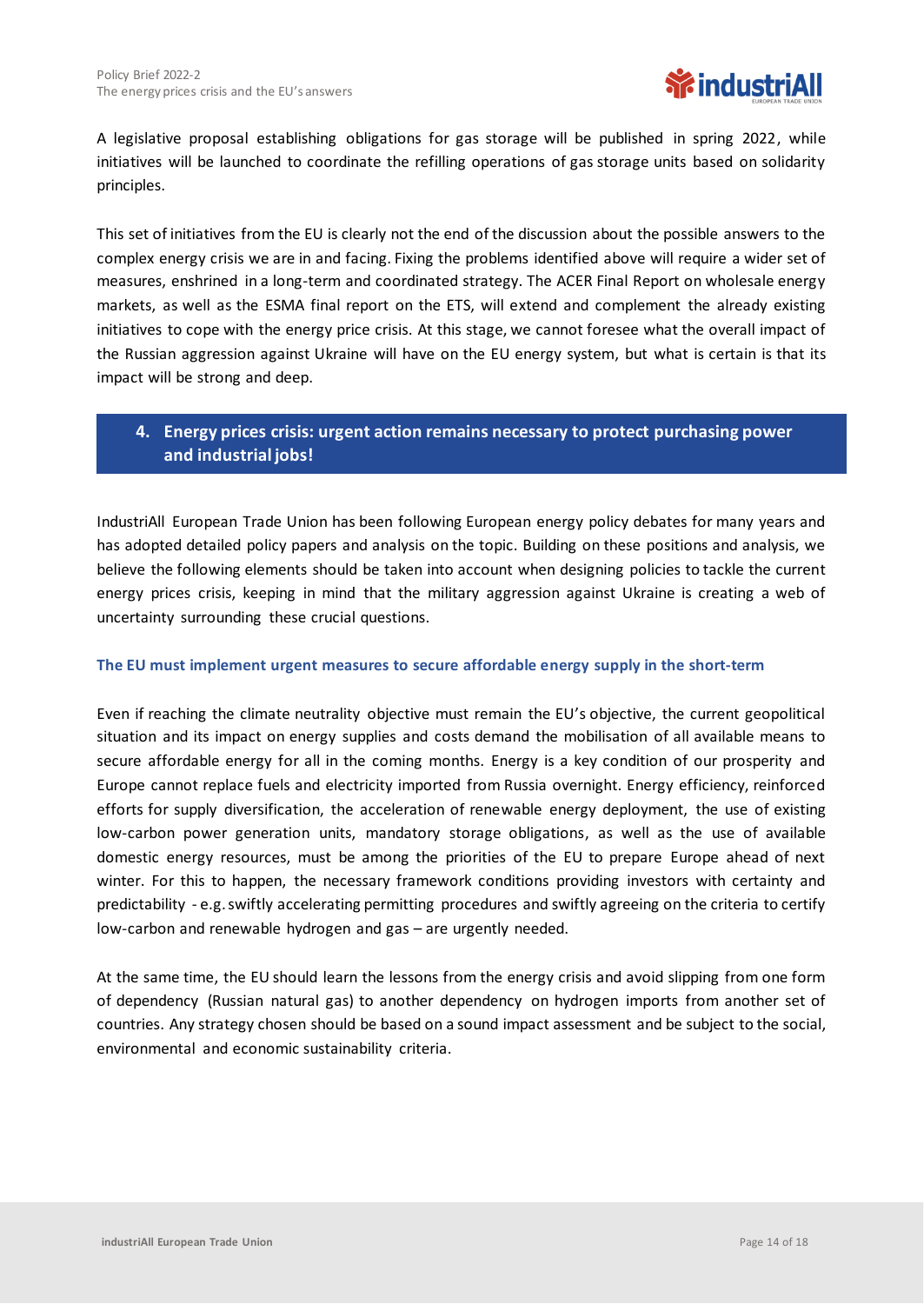

#### **The European Green Deal is part of the answer, not the primary problem**

The "energy efficiency first" principle must be the cornerstone of the EU energy policy. The Energy Efficiency Directive, the Energy Performance of Buildings Directive, the renovation wave, and circular economy strategy, must deliver quick and significant outcomes as well as long-term investments.

In the same way, aggressively accelerating the deployment of renewable energies and other decarbonised sources of electricity, such as nuclear (where they enjoy public support), will also allow the EU to produce the volume of decarbonised electricity needed to move away from fossil fuels and reach carbon neutrality. This must go hand in hand with the development of the electricity network (interconnections, demandresponse solutions, storage, capacity mechanism). Where fossil fuels will be needed to balance the system, it should be borne in mind that the IEA has been clear that there is no space for new oil and gas fields, or new coal mines or mine extensions, beyond the projects already committed, established by 2021, in the energy pathways which are compatible with the Paris Agreement<sup>48</sup>.

Shifting the European energy system to carbon neutrality must be based on an industrial strategy that will promote European industries and their know-how in the energy supply chain, and provide adequate support for the transformation of energy-intensive industries. It will also require a strong Just Transition Framework that truly leaves no one or region behind<sup>49</sup>.

#### **EU energy market design must be fit for purpose**

More than 20 years after the start of the energy liberalisation in the EU, it is time to make an open and independent assessment of the way energy markets are working. Without pre-judging what ACER's final report will recommend, industriAll Europe would like to see proposals to revise the current price setting mechanism which is based on marginal pricing. In an energy system where electricity will be the main energy carrier and where electricity will be more and more decarbonised, fossil fuels cannot be electricity price setters. This is especially true if commodity and carbon prices continue to soar. Tariffs of decarbonised electricity must be detached from fossil fuels and carbon pricing. Articles 5 and 9 of the Electricity Directive should be amended to ensure that final consumers pay electricity prices that reflect the costs of the generation mix used to serve their consumption. They should also allow national governments to enforce services of general economic interest designed to ensure that final consumers have access to a zero emission and competitive electricity supply that reflects underlying generation costs.

The reform of the EU energy market must also provide more certainty to small consumers when it comes to energy prices. The reform should introduce in the Electricity Directive a right for household consumers to receive a supply offer that protects them from short-term electricity price variations. This is not the case in the current Directive.

<sup>48</sup> [https://iea.blob.core.windows.net/assets/7ebafc81-74ed-412b-9c60-5cc32c8396e4/NetZeroby2050-](https://iea.blob.core.windows.net/assets/7ebafc81-74ed-412b-9c60-5cc32c8396e4/NetZeroby2050-ARoadmapfortheGlobalEnergySector-SummaryforPolicyMakers_CORR.pdf) [ARoadmapfortheGlobalEnergySector-SummaryforPolicyMakers\\_CORR.pdf](https://iea.blob.core.windows.net/assets/7ebafc81-74ed-412b-9c60-5cc32c8396e4/NetZeroby2050-ARoadmapfortheGlobalEnergySector-SummaryforPolicyMakers_CORR.pdf)

<sup>49</sup> See industriAll Europe Just Transition Manifesto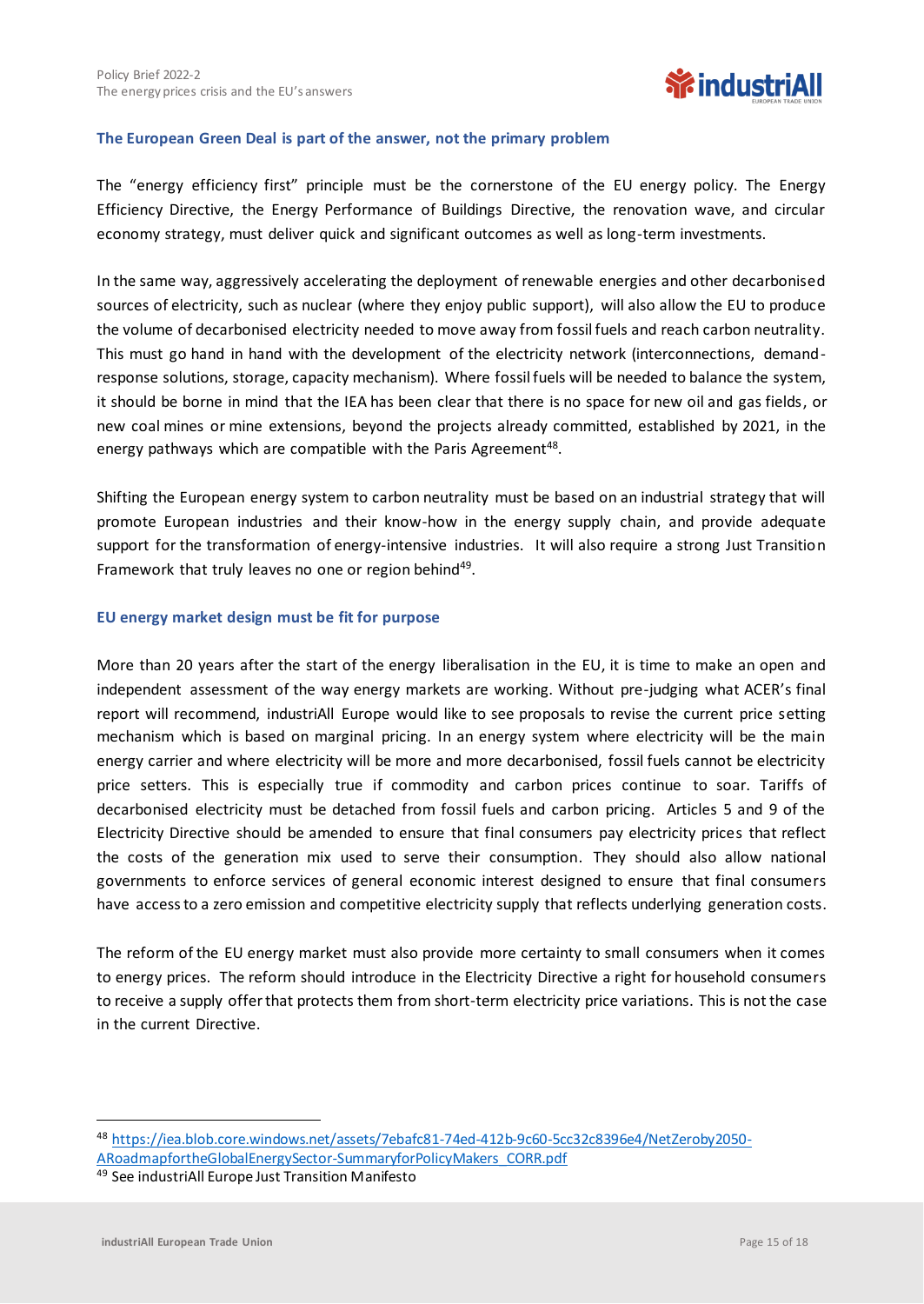

Finally, the assessment of the EU energy system should explore possibilities to allow Member States to make a larger use of Public Service Obligation provisions to ensure that energy is dealt with as a common good, and not purely as a commodity.

#### **Increase solidarity between Member States**

All Member States are exposed to the current energy price crisis, but not always in the same way. It is of the utmost importance for the countries within the internal market states to act in a coordinated and solidaristic way, in terms of infrastructure developments and use (storage capacity, gas terminals, energy transport infrastructures), or when it comes to diversification of supply and joint purchase contracts. Tackling the energy crisis must be the absolute political priority of the EU, and the EU must make its main policy instruments fit for purpose: Recovery Strategy, EU Budget, Macro-Economic Governance, state aids. The EIB and ECB must target and coordinate their efforts to fix the current energy price crisis.

#### **A transparent EU Emissions Trading System**

Carbon pricing through the Emissions Trading System (EU ETS) is an important part of the EU climate policy jigsaw, and it must drive investments towards low-carbon technologies. The volatility seen last year on the EU ETS is, to a large extent, the result of the anticipation of future compliance requirements due to the revised 2030 emission reduction target, scope and to the provisions of the Fit for 55 package. However, this volatility raises a series of issues. First, it might undermine the competitiveness of industrial sites that are not fully protected against carbon leakage. Second, since carbon price is passed on to consumers through electricity costs, the EU ETS is generating regressive impacts at the expense of low- and middleincome households, especially in countries with an electricity mix relying on fossil fuels.

The European Commission must therefore properly investigate how the EU ETS is currently working and limit undue speculation and hedging. If preventing hedging and speculation is not feasible, the EU should explore how to tax excess profits that these activities generate. In the same way, the EU and Member States should mobilise extraordinary auctioning revenues to finance energy efficiency programmes and the energy system decarbonisation with a focus on compensation of the consequences of the energy price crisis for small and industrial consumers.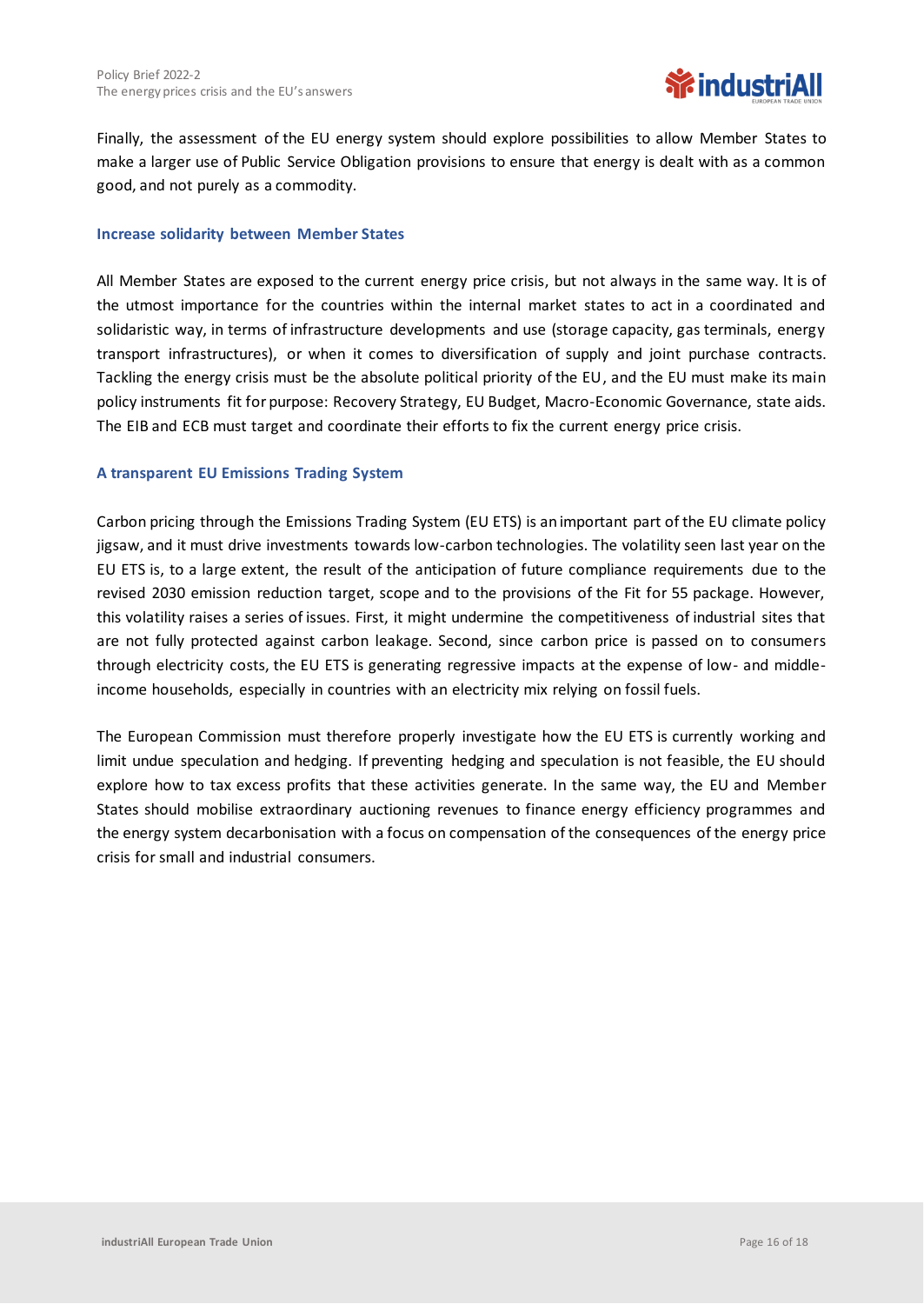### **WindustriAll**

#### **Annex**

#### **EU electricity wholesale market – key concepts**

#### **Merit order**

#### According to Next- Kraftwerk<sup>50</sup>:

*In the energy industry, 'merit order' is the sequence in which power plants are designated to deliver power, with the aim of economically optimizing the electricity supply. The merit order is based on the lowest marginal costs. These are incurred by a power plant and refer to the cost of producing a single megawatt hour under recent conditions. The merit order is separate from the fixed costs associated with a power generation technology. According to the merit order, power plants that continuously produce electricity at very low prices are the first to be called upon to supply power. Power plants with higher marginal costs are subsequently added until demand is met.*

*The merit order is just one possible model for creating a functional electricity market. It assumes that power plant operators are always trying to cover the cost of the next megawatt hour produced; they would not produce it otherwise. Power plants with low marginal costs can therefore offer a lower price for their electricity, and they are in turn called upon more often than power plants with higher marginal costs. The merit order is designed to shed light on how pricing works on the electricity market; it is not a fixed "law" that coordinates the use of power plants.*



#### **Marginal pricing /pay as clear**

On the EU wholesale electricity market, the price formation mechanism is based on "uniform pricing", where all the plants involved receive the same price for the power they deliver to the system. The power

<sup>50</sup> https://www.next-kraftwerke.com/knowledge/what-does-merit-order-mean